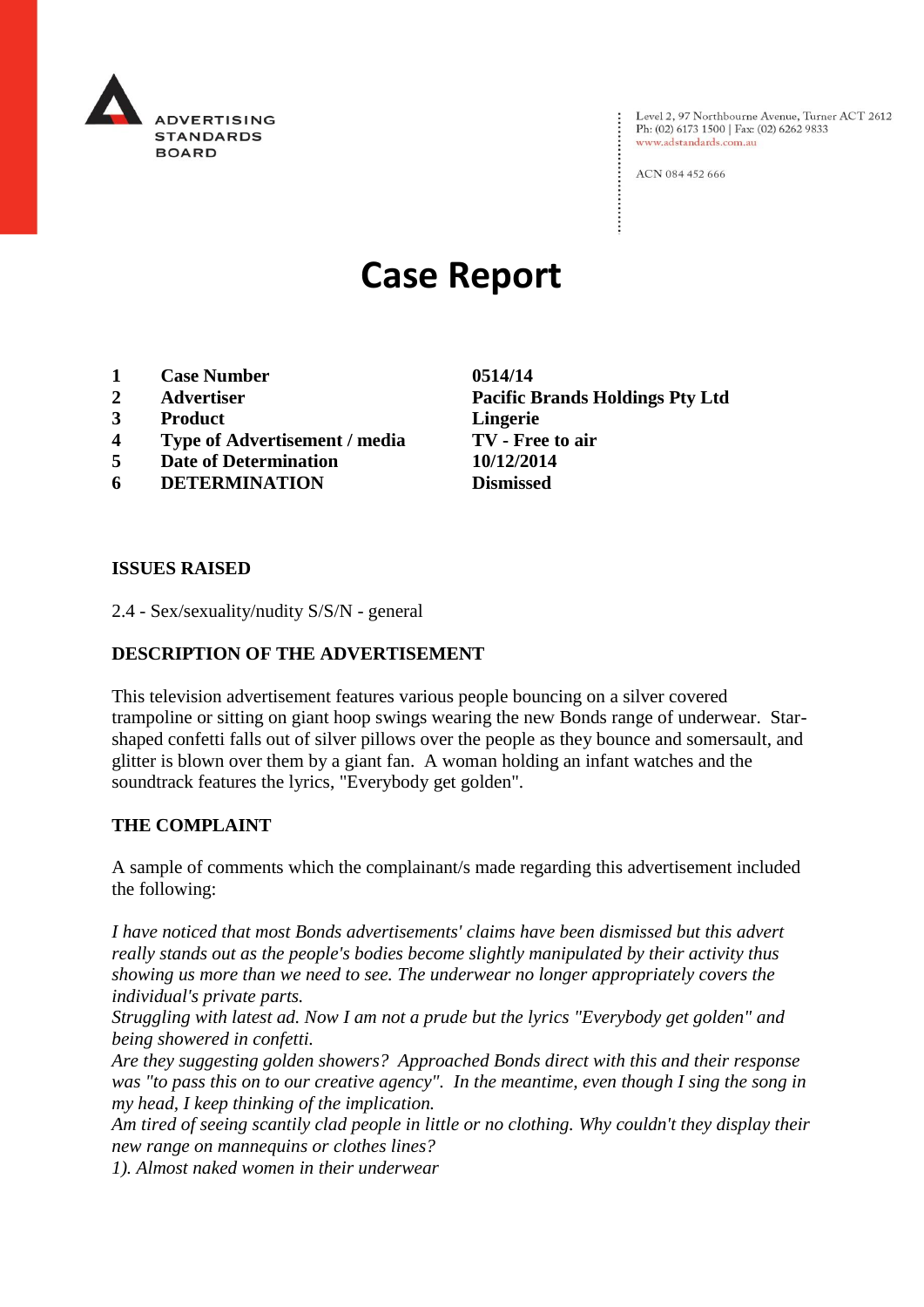- *2). Showing the advertisement between 3.30-4pm when children may be watching*
- *3). Showing the advertisement during the cricket*

*This ad is pornographic. I am a counsellor who deals with people who are addicted to pornography. This is exactly the sort of display that 'turns them on'. Why would we do that to our community. It is putting the community at risk by teasing men with these images.*

## **THE ADVERTISER'S RESPONSE**

Comments which the advertiser made in response to the complainant/s regarding this advertisement include the following:

*We write on behalf of our client, Bonds (Pacific Brands Underwear Group) in response to complaints against the Bonds 'SHINE BRIGHT campaign, specifically relating to the following section of the AANA Code of Ethics: 2.1 - Discrimination or vilification 2.2 - Exploitative and degrading 2.3 - Violence 2.4 - Sex, sexuality and nudity 2.5 - Language 2.6 - Health and Safety On 9 November, 2014, the Bonds 'SHINE BRIGHT' campaign launched to celebrate Bonds' first ever range of products created specifically for the festive season. Bonds is a family brand that Australians have known and loved for nearly 100 years and is renowned as having something for everyone - whether you're 8 seconds or 80 years old. The 'SHINE BRIGHT' range celebrated this by touching all product categories, from men's underwear to children's dresses, women's leggings to baby wear and more – all featuring glittering gold, sparkling stars and bright confetti prints to capture the wonder of the festive season. The TVC itself was designed to bring these prints to life. Showcasing the breadth of the range, it featured men, women, a child and a baby, all wearing products from the Shine Bright range in a fun, 'Willy Wonka-esque' environment, to tell the fictional story of how these prints came to be. Given this is the first time Bonds has released a product range across so many categories, the use of real people wearing the products was integral to communicate the fun personality of the range and show the different ages and genders it caters for. In regard to complaints that have been made to the ASB under Complaint Reference Number 0514/14, regarding sections 2.1 – 2.6 of the AANA Advertiser Code of Ethics, we take the opportunity to refute these as follows: In reference to sections 2.1 and 2.2, we strongly disagree that our 'SHINE BRIGHT' campaign discriminates, vilifies, exploits or degrades anyone. Talent used in the campaign cover different ages, sexes and genders. As mentioned above, use of real people wearing the product was integral to showcase the personality and breadth of the range, and the ad is shot in a tasteful, lighthearted manner that focuses largely on the product. In reference to section 2.4 and 2.5, as above, the ad is shot in a tasteful, light hearted manner, and given there are children and babies featuring heavily in the campaign, we strongly refute any suggestion of sexualisation or pornography. In regards to language, the music track was chosen for its upbeat energy with lyrics that linked perfectly to the product range. The specific song lyrics of "everybody get golden" refer directly to the prints on the product being glittery and gold. In relation to sections 2.3 and 2.6, we deem these sections to be irrelevant to this campaign as the 'SHINE BRIGHT' TVC in no way promotes violence or danger to health and safety. Further, it is worth noting that the Bonds 'SHINE BRIGHT' campaign received approval from CAD with a W classification allowing it to be broadcast at any time except during C and P programs and adjacent to C and P periods. Lastly, Bonds retail partners, including majors such as Myer and Big W, have supported the campaign by displaying the 'SHINE BRIGHT' POS in their stores. We trust upon viewing the TVC, and our written response, you will agree that the Bonds 'SHINE BRIGHT' campaign does not breach the AANA Advertiser Code of Ethics. Please don't hesitate to contact me should you have any queries.*